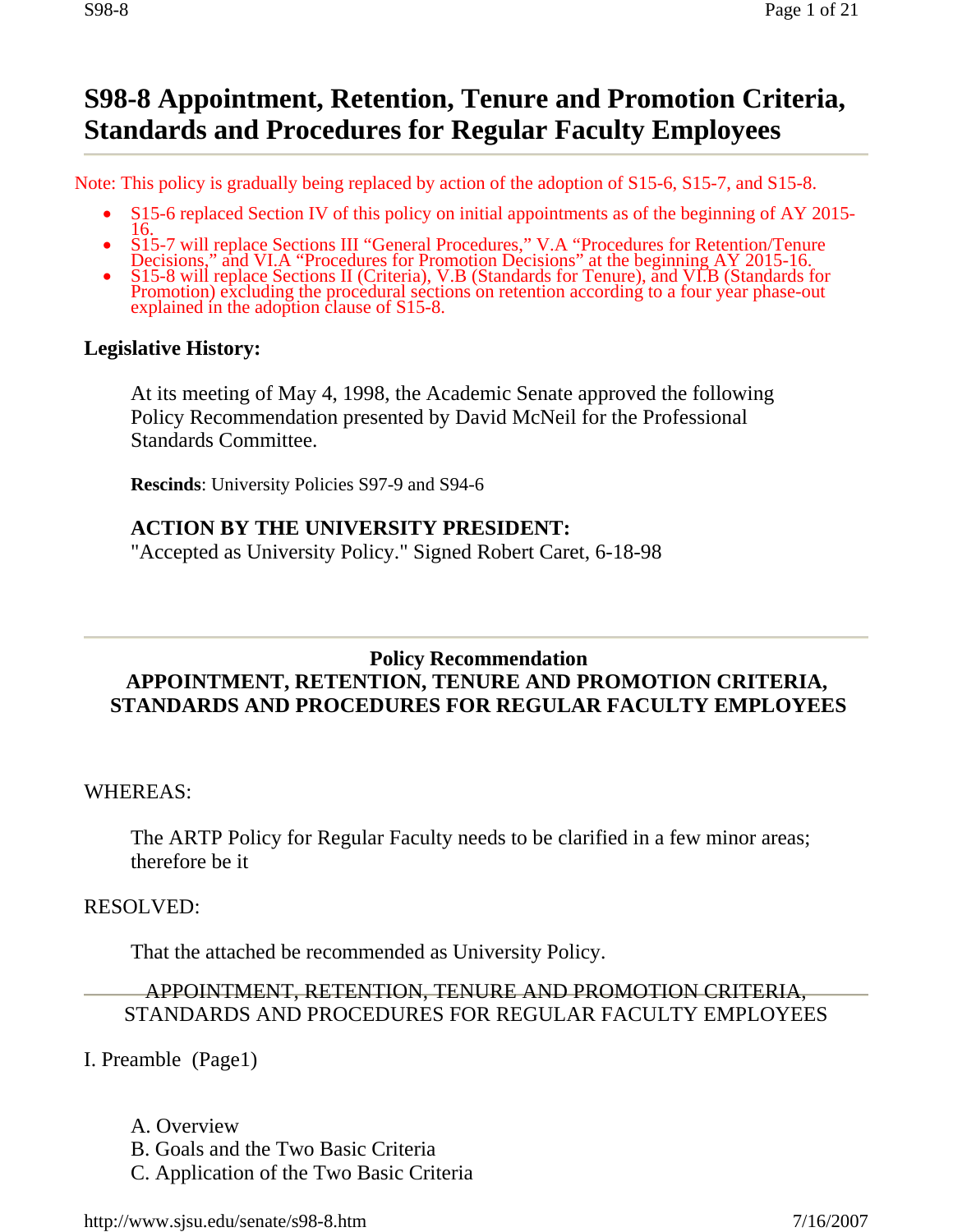A. Effectiveness in Academic Assignment B. Scholarly or Artistic or Professional Achievement

III. General Procedures (Page 4)

A. Policies Governing All Personnel Committees B. Period of Review and Contents of Dossier

IV. Initial Appointment (Page 6)

A. Procedures for Initial Appointment B. Standards for Initial Appointment

V. Retention and Tenure (Page 7)

- A. Procedures for Retention/Tenure Decisions
- B. Standards for Retention/Tenure Decisions

VI. Promotion (Page 11)

A. Procedures for Promotion Decisions

B. Standards for Promotion Decisions

# **APPOINTMENT, RETENTION, TENURE AND PROMOTION CRITERIA, STANDARDS AND PROCEDURES FOR REGULAR FACULTY EMPLOYEES**

# **I. Preamble**

#### **A. Overview:**

The present document is the policy of San Jose State University concerning the appointment, retention, tenure, and promotion for all regular or tenure-track Unit 3 faculty in the university. The policy is organized by setting forth the goals of the policy, how the criteria are to be applied in all personnel decisions, and certain general procedures which apply to all decisions. Procedures and standards to be employed for the different personnel actions are subsequently specified. This policy is meant to provide for flexibility in the university's approach to achieving the stated goals of the policy. It is important to note that all faculty - even all faculty in the same department -- need not conform to the same model. San Jose State University seeks diversity within its faculty and in the ways individual faculty members seek to be effective in furthering the educational mission of the university. When making recommendations on faculty personnel matters, committees and administrators should use common sense and flexibility in applying standards and criteria, keeping this policy's goals firmly in mind. Individual departments and colleges (units) are encouraged to generate and issue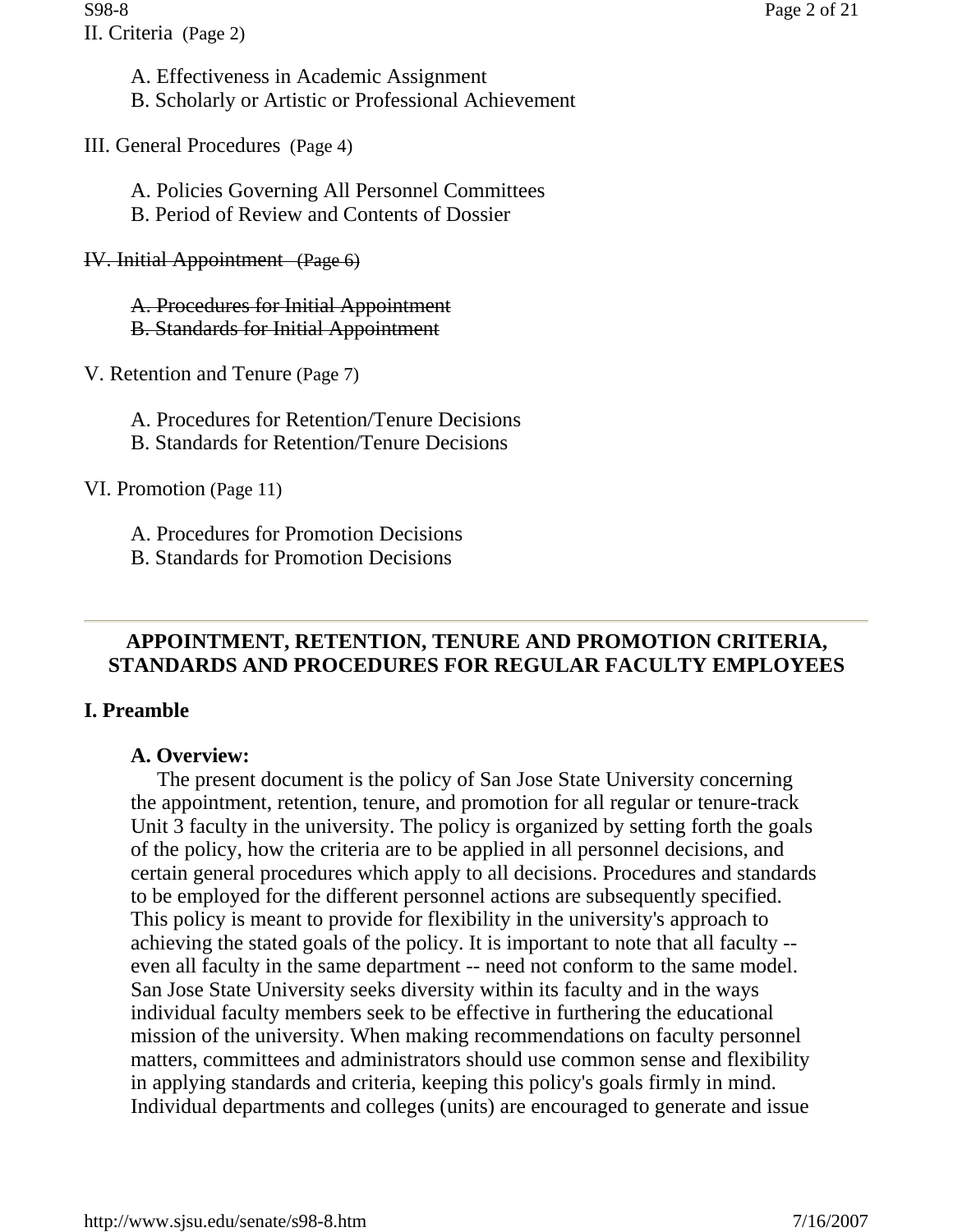advisory guidelines or supplemental statements that relate this university-wide policy to the professional standards and breadth of activities of particular disciplines. Non-teaching units are required to develop such guidelines. Such guidelines or statements should assist committees and administrators outside the department or college in understanding the standards appropriate to the applicant's profession and to ensure fair and equitable application of these standards to the broader procedures, standards, and criteria of the university policy. Such statements or guidelines may specify the sorts of documentation that are normally expected to be especially relevant to the evaluation of professional effectiveness of faculty in the particular academic area. Such statements or guidelines should be included in the dossier, after having been approved by the Associate Vice President for Faculty Affairs in consultation with the Professional Standards Committee of the San Jose State University Academic Senate. Advisory guidelines and supplemental statements that are adopted should be reviewed, updated, and, if modified, resubmitted for approval every three years.

#### **B. Goals and the Two Basic Criteria**

Excellence in education is dependent above all upon the quality of the faculty. The purpose of these procedures for recruitment, retention, tenure and promotion is to provide just recognition and encouragement of genuine achievement. The basic evaluation of faculty members' potential, performance and achievement should be made by their peers both within their departments and their disciplines at large. But evaluations alone, no matter how just and weighty the procedures, cannot ensure excellence in education. The aim of the evaluation process should be to inform faculty members of the appropriate criteria, standards and expectations, to apprise them of their strengths and weaknesses, and to recognize those who have earned tenure or promotion by their achievements. To this end, college deans and department chairpersons should meet regularly with individual faculty members -- especially with probationary faculty -- to discuss their review and, if necessary, to suggest possible means of improvement. San Jose State University seeks faculty who have achieved distinction in teaching and in their disciplines or professional communities. To achieve this goal we must evaluate each other with certain standards of achievement in mind. There are two basic criteria for evaluation: effectiveness in academic assignment and scholarly or artistic or professional achievement. "Service" to students and the university is generally subsumed under the first criterion, while "service" to the larger community and/or to a discipline or professional community is generally subsumed under the second criterion.

#### **University ARTP**

**S98-8 Page 2** 

#### **C. Application of the Two Basic Criteria**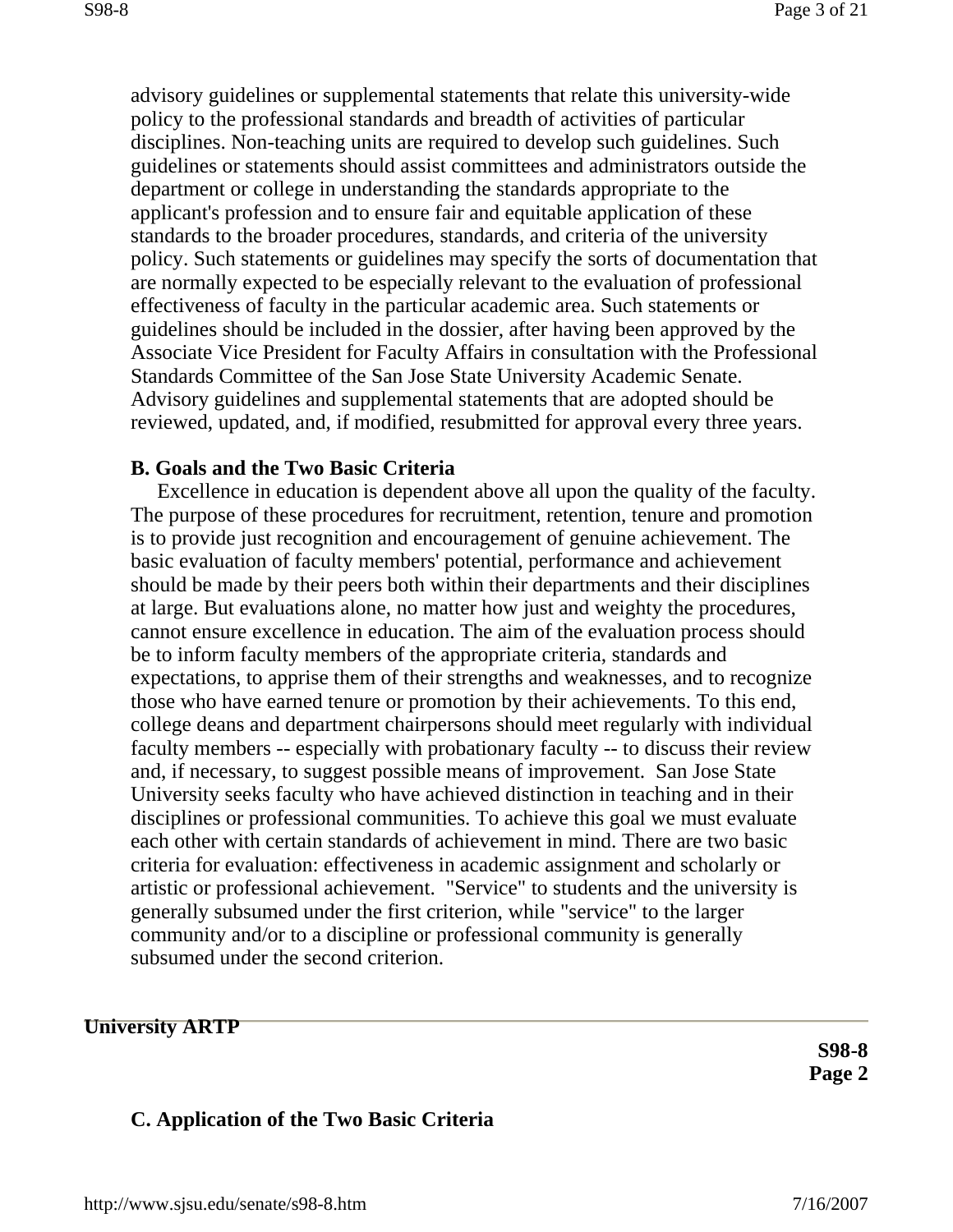Effectiveness in academic assignment is the primary, but not the only, consideration in evaluating a faculty member's performance. For most faculty, academic assignment consists primarily, but not exclusively, of teaching. Thus, contribution to the teaching mission of the university is the essential condition for continuation and advancement within the university.

However, teaching effectiveness is normally not sufficient without appropriate scholarly or artistic or professional achievement. Although service to the university is ordinarily evaluated as part of a faculty member's academic assignment, truly outstanding service to the university which is characteristically informed by genuine scholarship -- such as distinguished teaching, curricular development, or advising of student scholarly or creative activity -- shall be counted in the category of scholarly or artistic or professional achievement. The dossier should clearly document the activity and support its consideration within this criterion. In any case, significant service to students and university -- or to one's profession or discipline, to public education, or to the community at large - must be recognized under one basic criterion or the other.

In applying common sense and flexibility to the criteria, it should be recognized that faculty who are outstanding in one area but less active or successful in other areas may well be contributing more to the university than someone who is adequate in all areas but outstanding in none. While competent teaching of assigned classes or competent performance in academic assignment, modest scholarly or other professional activity in an academic discipline, and a normal amount of committee work may represent "threshold" levels of accomplishment in these areas, something more in at least one area will be expected for tenure and promotion; individual faculty can and will differ in how they balance these roles or dimensions of their professional careers and relate them to the criteria outlined in the present policy. The guiding principle should be thorough and candid evaluation for the sake of encouraging and recognizing achievement. Outstanding accomplishment is sufficient reason for an exception to the normal expectations for appointment, retention, tenure, or promotion.

#### II. Criteria

#### **A. Effectiveness in Academic Assignment**

Faculty members shall be evaluated within the scope of their academic assignment. Contribution to the teaching mission of the University is normally the primary consideration in the evaluation of academic assignment. For most faculty members then, appraisal of "effectiveness in academic assignment" will involve evaluation primarily of teaching. In addition, academic assignment may involve instructionally related activities: e.g., student advising; participation in department, college, and university governance; and curricular development. For some faculty, such as department chairpersons, coordinators, counselors and field supervisors, part or all of their assignment is of a non-teaching nature, and they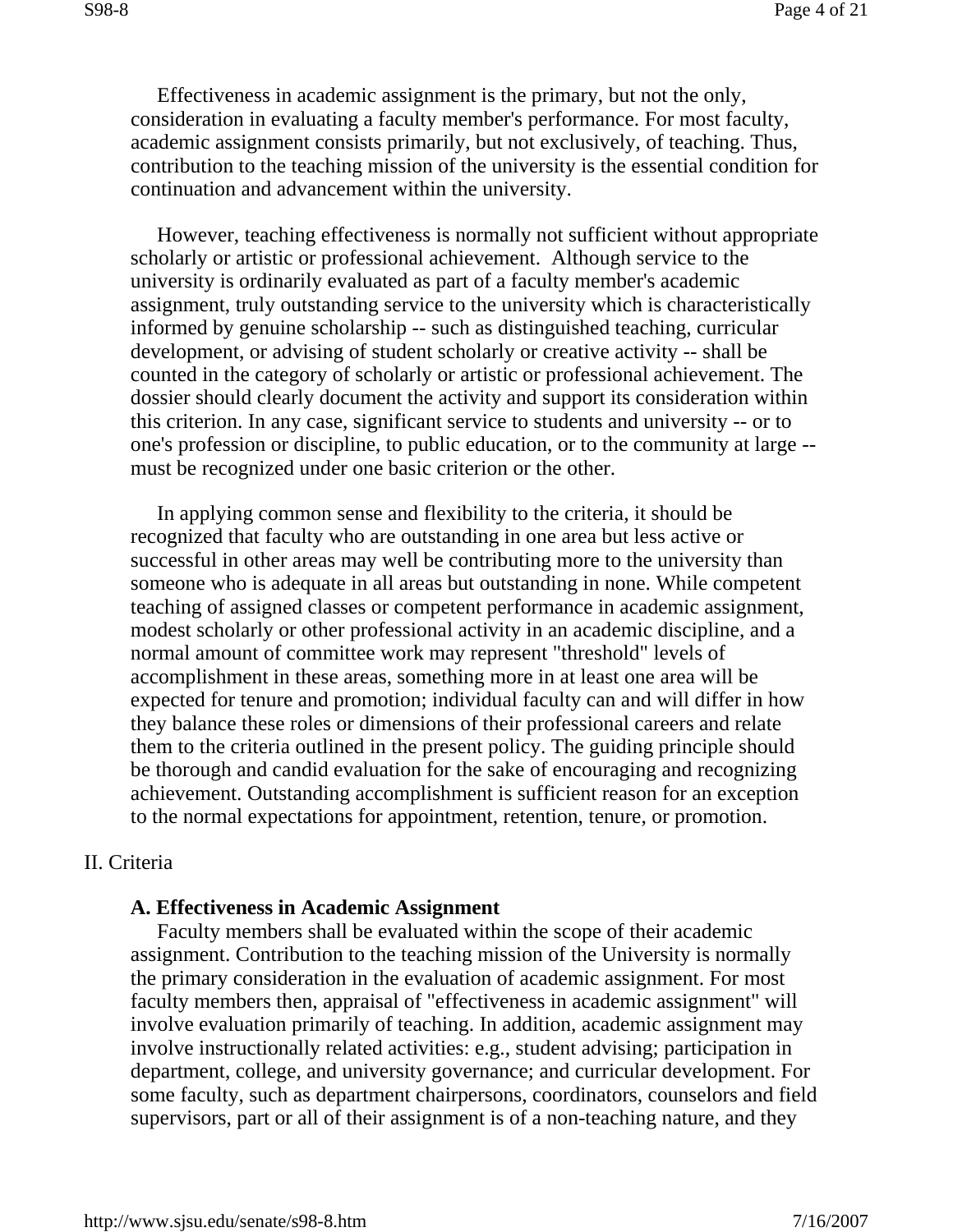should be evaluated accordingly.

### **1. Effectiveness in Teaching**

A judgment of a faculty member's teaching effectiveness requires evaluation, by one's faculty peers, of classroom and laboratory teaching, course development, development of appropriate teaching materials, supervision of graduate and undergraduate student research, coordination of multisection courses, or training and supervision of teaching and graduate assistants. Contributions such as the development or initiation of new courses, and carefully evaluated and properly supervised experimentation with pedagogical techniques or instructional technology may also be considered in evaluating a faculty member. Evidence of involvement with and effectiveness in interdisciplinary courses and other activities related to general education may also be included.

#### **University ARTP**

#### **S98-8 Page 3**

Evidence of teaching effectiveness shall include, for the period under review, a list of courses taught, peer evaluations and, in accordance with university policy on student opinions of teaching effectiveness\* all available standardized student data. Evidence of teaching effectiveness may also include selected course materials, statements of course objectives, student success in postgraduate activities (professional schools, research, graduate programs, job performance), and signed letters from colleagues and from present or former students. Faculty members under review may include an analysis of any of the materials in the dossier and a statement of their teaching methods and goals. Faculty who engage in team-teaching, interdisciplinary approaches to learning, and pedagogical experimentation are encouraged to submit documentation of the value of these approaches. All available evidence shall be evaluated by the department committee reviewing the candidate; a holistic approach to this must be taken, and while the standardized student opinion surveys shall be employed as mandated by policy, they shall not be the sole basis for evaluating teaching effectiveness, professional competence, knowledge, the appropriateness of course materials, or other factors. For non-teaching Unit 3 faculty employees, effectiveness in the professional assignment will be evaluated in conformity with guidelines developed by the unit of assignment, with appropriate components of peer evaluation and evaluation of impact on students.

#### **2. Service to Students and the University**

Faculty members shall also be evaluated for their contributions to their department's instructional program(s) and for significant service to the department, college, or university. Such service may include academic advising, committee service at all levels, career and personal counseling, and participation in the Academic Senate or the California Faculty Association as well as administrative activities such as scheduling, program coordination or other special assignment, or service as department chairperson, area coordinator, or associate dean. Such service may also include contributions made to student welfare through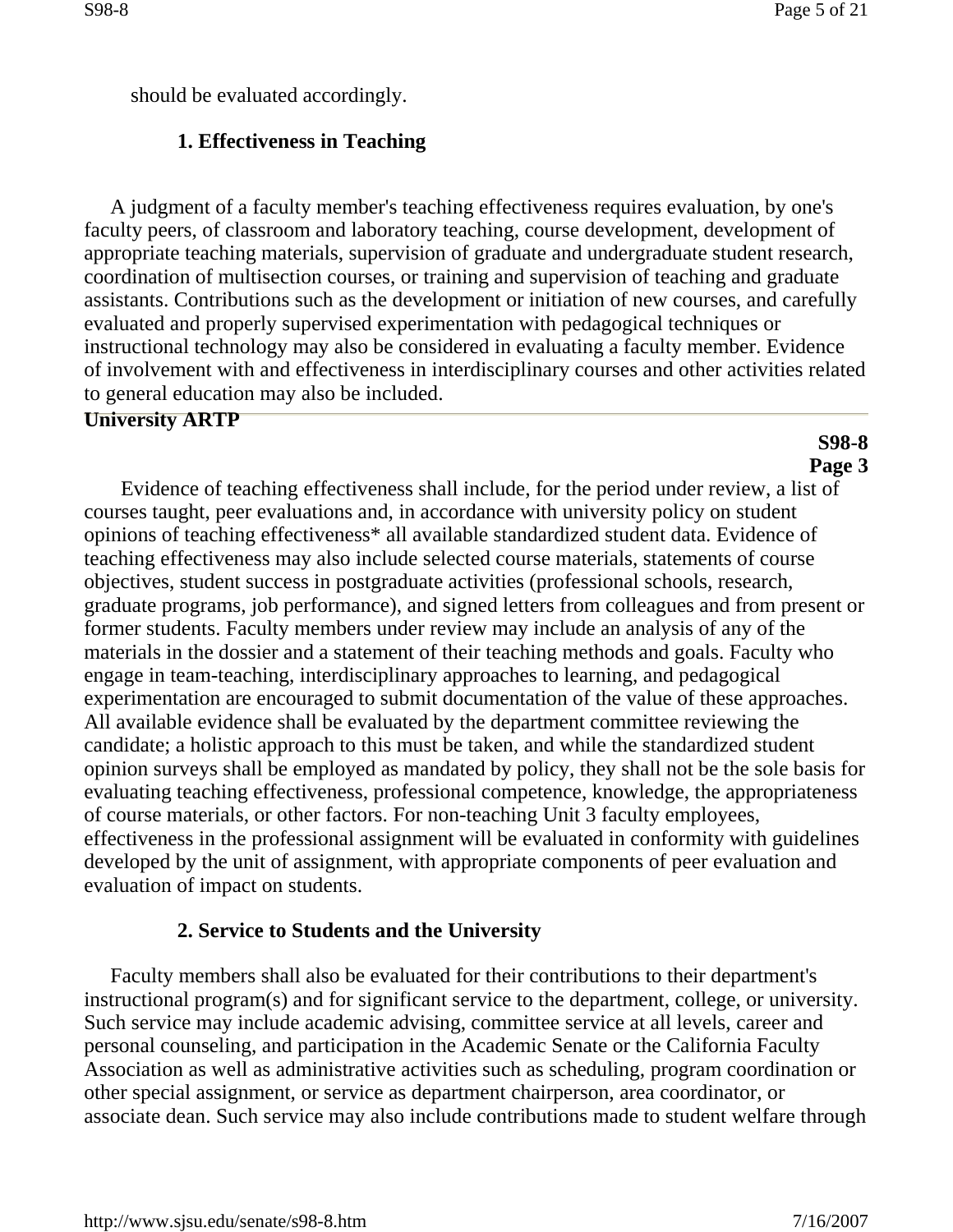participation in educational equity activities, membership on student-faculty committees, service as advisor to student organizations, and related activities. Significant service should be systematically evaluated and, when judged to be exceptional in its quality or extent, recognized as such and rewarded appropriately. To this end, departments and programs are encouraged to establish guidelines for the evaluation of service to students and the University. Ordinarily, time in rank per se shall not be a criterion for promotion; however, in cases where faculty members have made a significant contribution to the university over a number of years, that total contribution should be taken into account. For non-teaching assignments, evidence of effectiveness should include evaluations by professional people, on- and off-campus, who are in a position to judge a faculty member's performance of his or her assigned duties.

### B. Scholarly or Artistic or Professional Achievement

The second basic criterion for appointment and advancement within the university is scholarly or artistic or professional achievement. Such contributions to a faculty member's discipline or professional community are normally expected for continuation and advancement in the university. The nature of the expected contributions will vary according to the nature of a faculty member's discipline and professional interests. The expected scholarly or artistic or professional contributions should be clearly stated in duly established college, school, or departmental guidelines. Scholarly or artistic or professional achievements must be documented and evaluated if they are to be properly used in faculty personnel decisions; departmental and/or college guidelines may address the extent and nature of the documentation that is appropriate.

# 1. Types of Achievements

Scholarly achievement includes, but is not limited to, books, articles, reviews, technical reports, computer software, application for and/or awards of grants, or papers read to scholarly associations -- in general, work based on research and entailing theory, analysis, interpretation,

\*Called "student questionnaire evaluations" in the Agreement between the Board of Trustees of the California State University and the California Faculty Association, Unit 3, Faculty, July 1, 1995 - June 30, 1998 and its successor agreements (hereinafter referred to as the Agreement).

#### **University ARTP**

**S98-8 Page 4** 

explanation, or demonstration. Noting the particular requirements for curricular development in a period of changing information technologies, multicultural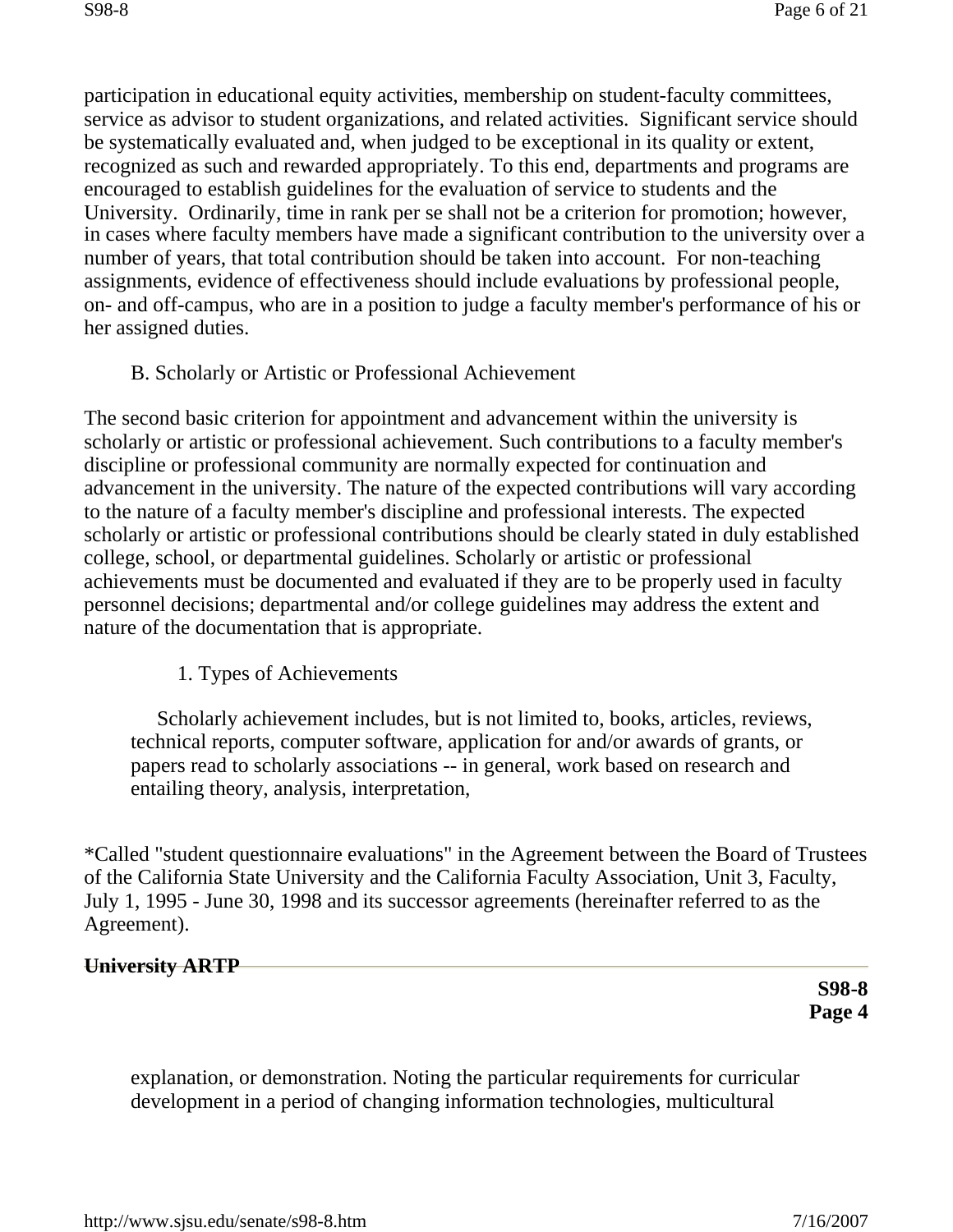education, and the necessity of incorporating into higher education students from varied and diverse backgrounds, faculty members may demonstrate scholarly achievement through the development of curricula and curricular materials for one's disciplinary field and/or General Education courses. Curricular development, contributions to technologically mediated instruction, or other pedagogical innovation informed by genuine scholarship may be included within this criterion, as may genuine scholarly achievement in the course of supervising student research.

Artistic achievement includes, but is not limited to, the creation of original work in poetry, fiction, drama, dance, the aural and visual arts; or performances or direction in music, theatre and dance requiring interpretation and the mastery of a skill in addition to research.

Professional achievements include, but are not limited to: active participation or leadership in professional associations and meetings; service to the K-14 educational segments; professional involvement with other groups and institutions related to the institutional mission of a "metropolitan" university; panels, activities or workshops; patented inventions or discoveries; consulting; service on editorial boards or as editor of a professional journal or newsletter; adjudicator, translator or reviewer for publishers or other agencies and associations; public lectures; honors and awards. Professional achievement generally includes active participation or leadership in the CSU or in professional associations related to a faculty member's discipline. Service to other associations and to the community, state, nation, or international community in a capacity related to the faculty member's discipline and requiring the application of the faculty member's professional knowledge or skills shall also be recognized as a professional contribution or achievement. Departments, schools, and colleges are encouraged to establish guidelines for the definition and evaluation of participation, leadership, and other service that is to be considered scholarly or professional or artistic achievement.

#### **2. Evaluation of Achievements**

Scholarly or artistic or professional achievement should be thoroughly evaluated by one's disciplinary peers, within and/or outside one's department, not merely enumerated. Acceptance of scholarly or artistic work by an editorial or review board (or jury) constitutes an evaluation of that work. Work in progress and unpublished work should be assessed whenever possible. When appropriate, professional contributions should be evaluated by professional persons in a position to assess the quality and significance of the contributions. Ordinarily the number or length of publications per se shall not be a criterion for tenure or promotion. In cases where a faculty member has made significant contributions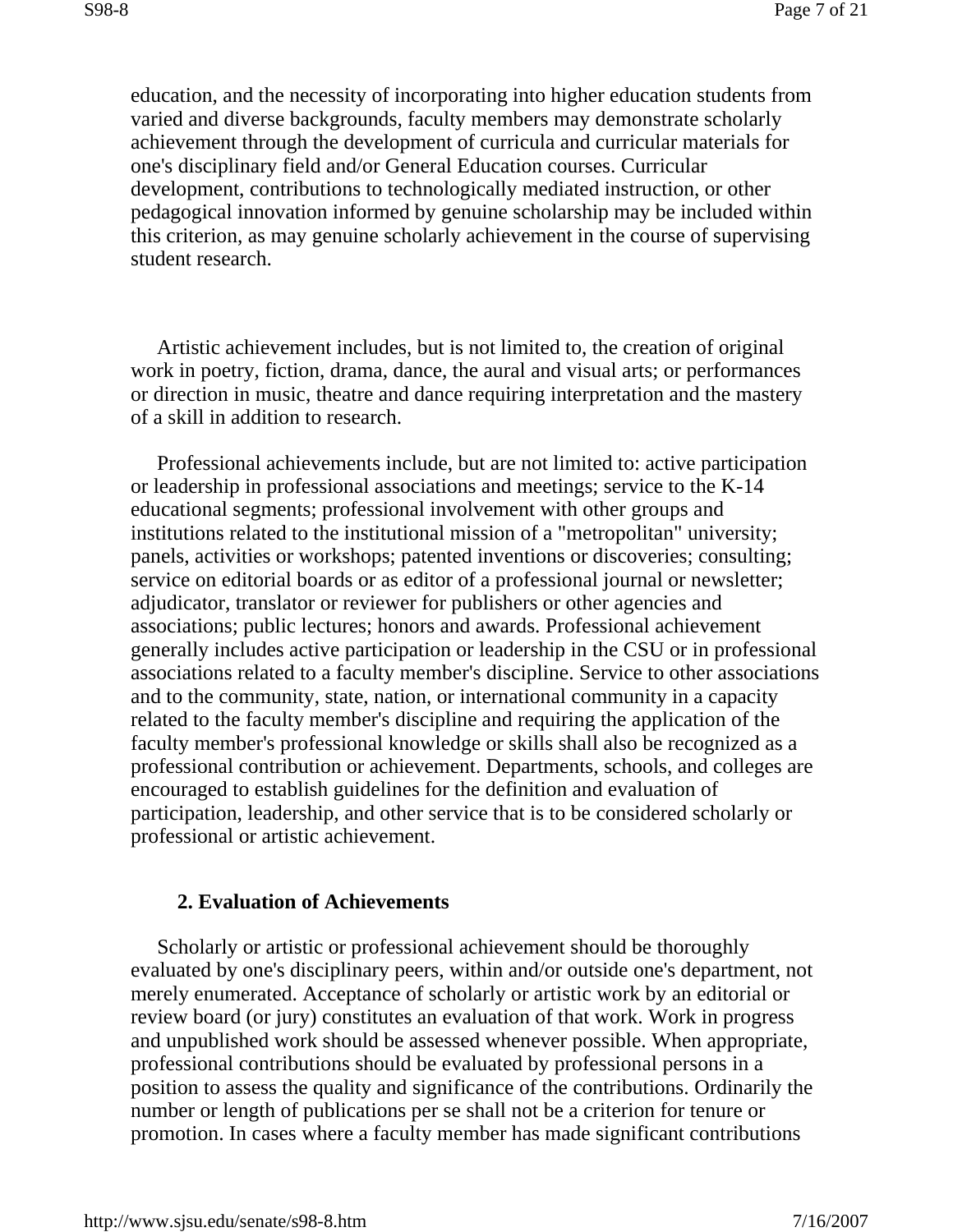to his/her discipline or professional community over a number of years, that total contribution should be taken into account.

#### **3. Grants**

In recognition of the nature of San Jose State University, a comprehensive university as distinct from a research-oriented institution -- and of the teaching load of the faculty as they carry out the primary teaching mission of the university -- these criteria, although encouraging and rewarding faculty members for successfully obtaining research grants and other external financial support, explicitly exclude any requirement that faculty members must obtain such support as a condition for retention, tenure, or promotion, with one exception: when external funding is explicitly designated as part of a particular academic assignment (such as director of a research center, or gallery), for which appropriate assigned time is provided. Work done under such circumstances must be evaluated.

#### **III. General Procedures**

#### **A. Policies Governing All Personnel Committees**

1. Departments may decide whether they wish to establish separate committees for retention, tenure, and promotion. This decision shall be made by the tenured and probationary faculty of the department. Membership on personnel committees for the purpose of deliberating or voting on personnel recommendations is limited to tenured fulltime faculty members. No faculty member shall

#### **University ARTP**

#### **S98-8 Page 5**

serve on the department committee who is on either the college or university committee. Tenured faculty members, including department chairs, who are candidates for promotion may not serve on promotion committees. No faculty member, including department chairs, may participate in promotion deliberations about colleagues of equal or higher rank, although they may serve on recruitment/appointment, retention, or tenure committees concerning colleagues of any rank. Participants in the Faculty Early Retirement Program may not serve on any recruitment/appointment, retention, tenure, or promotion committees.

All committee members must be thoroughly trained in the use of the present university policy on Appointment, Retention, Tenure, and Promotion Criteria, Standards, and Procedures for Regular Faculty Employees. Department chairs, college deans, and the Associate Vice President for Faculty Affairs shall arrange for appropriate training in the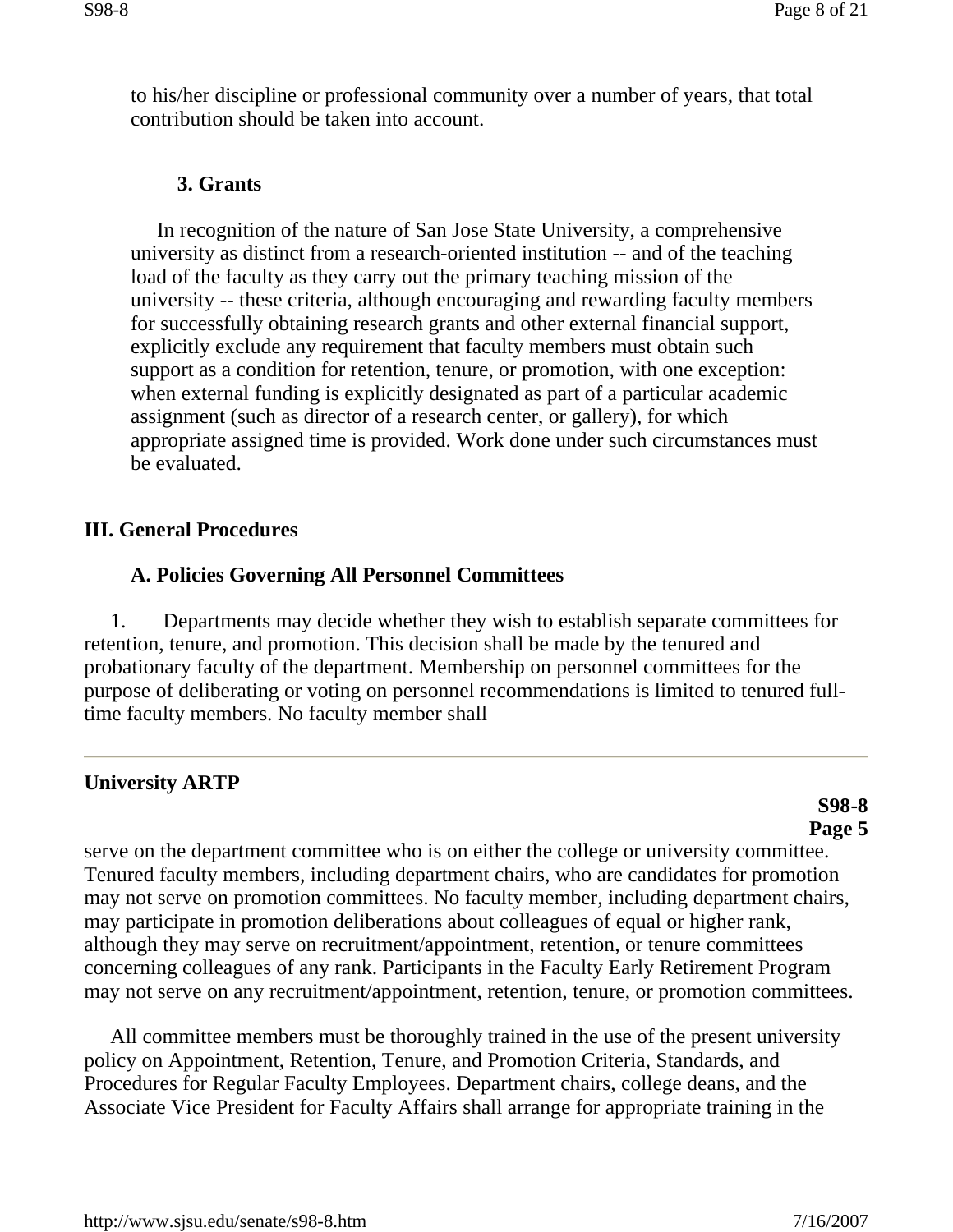application of this policy.

2. In departments of sufficient size, personnel committees shall be composed of at least five (5) tenured full-time faculty members. In no case shall a personnel committee be composed of fewer than three (3) tenured full-time faculty members. In departments with fewer than three tenured full-time faculty members eligible to serve on the personnel committee, additional tenured full-time faculty members from related academic disciplines outside the department shall be selected to serve on departmental personnel committees as needed. A mutually acceptable list of nominees shall be selected by the college dean and the probationary and tenured faculty of the department; the probationary and tenured faculty shall elect the additional committee members from that list.

3. Administrators holding full-time positions outside the department or involved in making personnel recommendations at the college or university levels shall not participate in departmental actions.

4. The personnel recommendations of small colleges or units containing no departments shall be considered initial recommendations. For those small colleges or units which need to constitute a second level review committee, the first level committee and the Provost or his/her designee shall prepare a mutually acceptable list of nominees. The probationary and tenured faculty unit members shall elect the members of the second level review from that list.

5. Personnel recommendations for retention, tenure or promotion of each faculty member shall be based upon written information and documentation contained in his/her personnel file or dossier. (In the Agreement, the dossier is known as the Working Personnel Action File.) According to the Agreement (Section 15.12.b.), if, during the review process, the absence of materials required by this policy is discovered, the dossier shall be returned to the level at which the requisite documentation should have been provided. Insertion of other material after the dossier has been officially closed (see Subsection 8 below) must have the approval of a committee consisting of one member elected from and by each college committee and shall be limited to items that became accessible after the dossier is closed. If members of a personnel committee, the department chair, or a university administrator inserts material without the candidate's permission, the candidate must be afforded the opportunity to insert a response to the material. Material inserted in this fashion shall be returned to the initial personnel committee for review, evaluation and comment before consideration at subsequent levels of review.

6. In all personnel recommendations, a simple majority of those voting prevails; abstentions are to be treated as absences and will not be counted when determining the committee recommendation. The committee may decide to count abstentions as "present" for the purposes of establishing a quorum. When personnel committee recommendations are not unanimous, reasons shall be stated for all votes cast. A statement of the reasons shall be included in a single report from the committee, with the possibility of a separate "minority" report. In either case, the confidentiality of voting shall be maintained, and signatures on the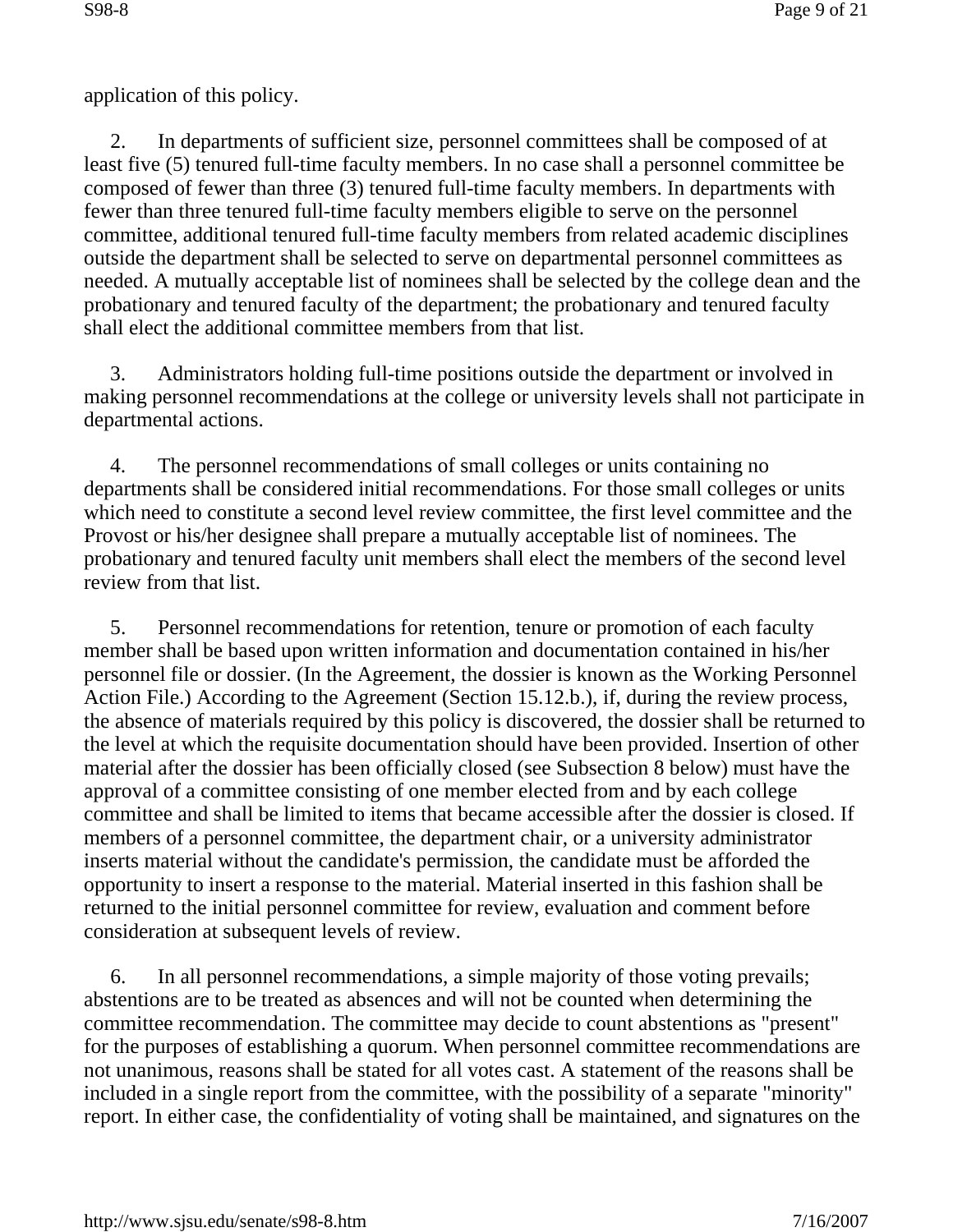report(s) shall not indicate how individual members voted when recommendations are not unanimous.

7. All personnel materials, proceedings, and recommendations are confidential, except (a) that positive final decisions may be announced; (b) that each faculty member shall have access to materials in his/her personnel files as provided by law, the Agreement, and Trustee policy; and (c) that any individual may voluntarily disclose materials from his/her personnel file at an appropriate proceeding, such as a grievance or court hearing.

# **University ARTP**

# **S98-8 Page 6**

8. Deadlines for the procedural steps provided herein shall be established at the start of the academic year by the Associate Vice President for Faculty Affairs, following consultation with the elected members of the Executive Committee of the Academic Senate. Deadlines shall include a specific closing date "at which time the Personnel Action File is declared complete with respect to documentation of performance for the purpose of evaluation," as required by the Agreement (Section 15.12.b). If any stage of the review has not been completed within the specified time, the performance review shall automatically be transferred to the next review level and the faculty member shall be so notified. The calendar with deadlines shall be communicated to all faculty subject in a given academic year to personnel actions governed by this policy.

9. The President has the authority to make appointments, continue faculty members on probationary status, grant tenure, and grant promotions. It is understood that this authority will normally be exercised in consultation with the Provost.

# **B. Period of Review and Contents of Dossier:**

For retention and tenure candidates, the period of review shall begin with appointment to probationary service and continue to the time of the review. For promotion candidates, the period of review shall begin on the effective date of their last promotion or, if there has been no prior promotion, on the date of their initial appointment to tenure-track service and continue to the time of the review. The dossier shall contain material which documents achievements during the period of review which includes the years for which any service credit was granted. The dossier shall not include documentation of achievements outside the review period except on a comprehensive vita.

# **IV. Initial Appointment**

# **A. Procedures for Initial Appointment**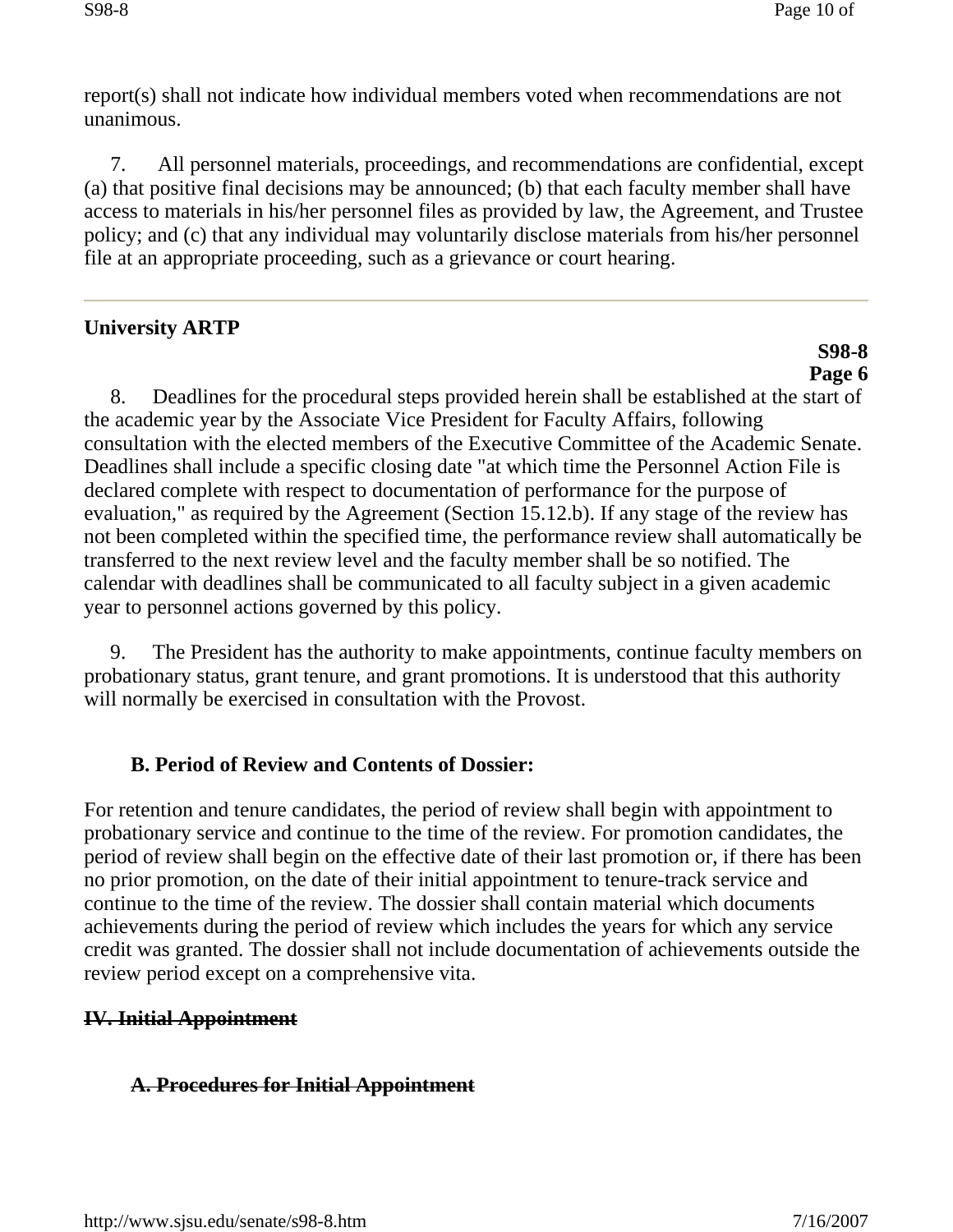1. All recruitment shall be carried out in accordance with the university's Affirmative Action Policy.

2. Department recruitment committees shall be composed of elected full-time tenured faculty members, and shall be chaired by the department chair or a designee of the department chair.

3. Recruitment committees shall evaluate all candidates for appointments to regular positions and determine the order of desirability of finalists for the position.

4. Hiring of faculty during recess periods shall be accomplished in consultation with all available recruitment committee members, the department chair, and the college dean.

5. Persons to be employed initially in academic-administrative assignments with retreat rights to a department or program shall be reviewed and must receive a favorable recommendation from the appropriate personnel committee of the department in which tenure must be acquired before retreat rights are granted.

6. No person shall be offered a probationary appointment unless such an appointment has been recommended by an appropriate faculty committee, generally the department's elected recruitment committee.

7. Appointment letters shall be written by the college dean in consultation with the chair of the department. Appointment letters must be approved by the Office of the Associate Vice President for Faculty Affairs as consistent with the present policy.

# **University ARTP**

**S98-8 Page 7** 

#### **B. Standards for Initial Appointment**

Candidates for initial appointment to probationary positions should be carefully reviewed so that new faculty members will not merely fill positions but will bring to the university intellectual distinction and the potential for tenure and eventual promotion to advanced rank. Candidates for appointment should come fully prepared and ready for a university career, with the promise of excellence and a commitment both to teaching and to contributing to their professional communities. Initial appointment to a probationary position normally requires possession of the doctorate or appropriate terminal degree from an accredited institution. In unusual circumstances, persons may be appointed who are close to completing the required terminal degree. An exception to the terminal degree requirement may also be made in the case of distinguished individuals with significant scholarly or artistic or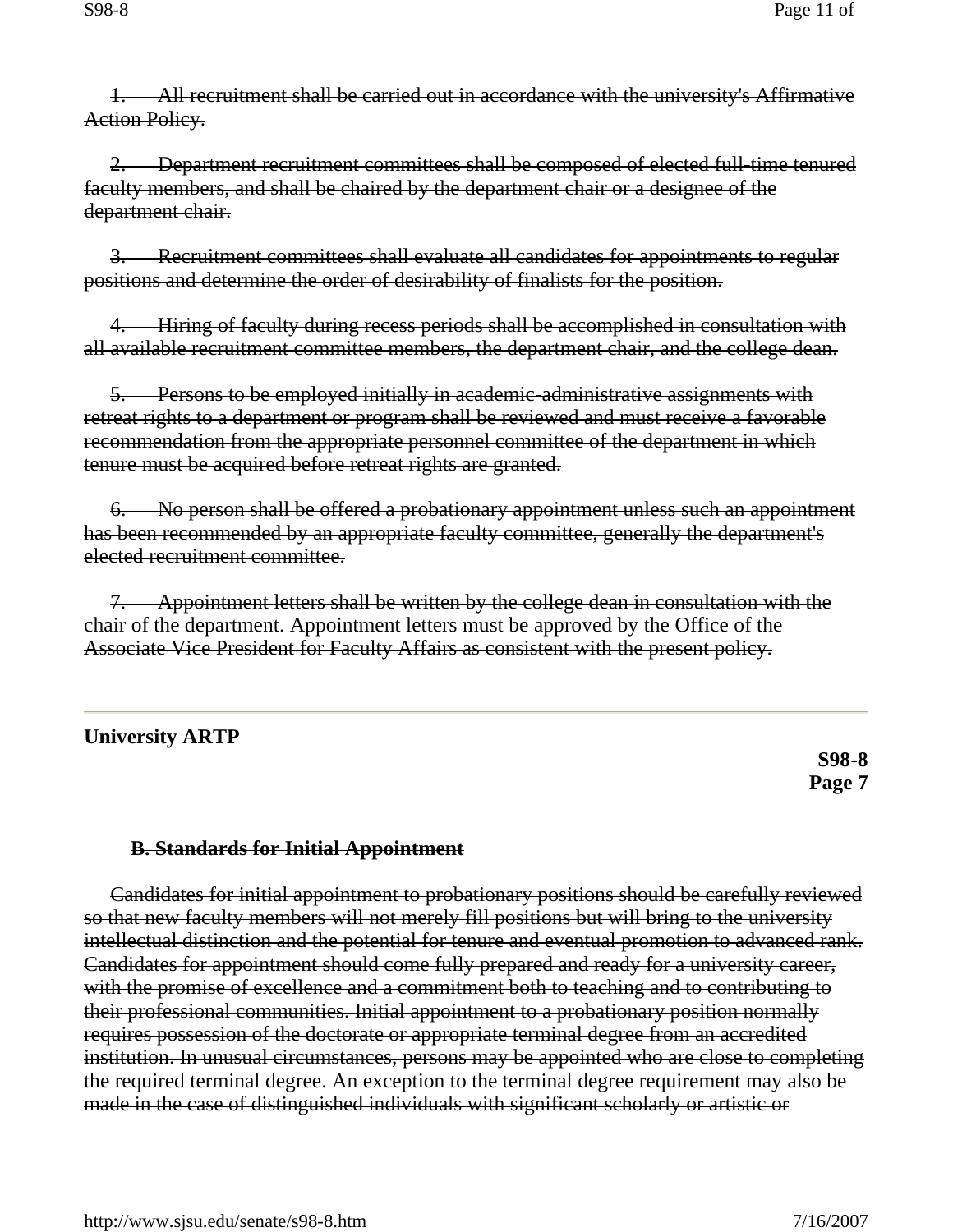professional accomplishments in their field, or whose achievements make a unique ability available to the campus. In such cases, the basis of the exception shall be made a permanent part of the faculty member's file, and the decision recorded whether or not possession of the terminal degree is to be expected for tenure or promotion to advanced rank.

Probationary credit of up to two years may be awarded by the President at the time of appointment. This award may be made only upon the recommendation of the department and the dean, following 1) their consideration of previous service and achievement in teaching and in scholarly or artistic or professional activities at a post-secondary education institution, previous CSU employment, or comparable experience; and 2) upon their assurance that the candidate has been advised of possible hazards of receiving this award, which include the provision that only accomplishments during the one or two years preceding the appointment to regular faculty status may be listed and considered in tenure and promotion decisions. Because recipients of probationary credit will be subject to a fouror five-year tenure review period, they are advised that they will have less time to achieve the standards required for tenure, as outlined below.

Appointment to an advanced rank requires that candidates shall show evidence of the accomplishments normally expected for promotion to that rank.

The initial letter of appointment shall specify any particular character of the faculty member's academic assignment and shall bring to the faculty member's attention the appropriate university criteria and college and/or department guidelines for retention, tenure, and promotion. Any subsequent change in the particular character of the academic assignment shall be made in writing and signed by the faculty member, the department chair, and the college dean. The appointment letter shall also indicate the range of activities by which one may fulfill the expectations for scholarly or artistic or professional achievement in university policy. Such appointment letter(s) shall be placed in the dossier.

# **V. Retention and Tenure**

# **A. Procedures for Retention and Tenure**

# **1. Persons to be Reviewed for Retention and Tenure**

Normally, probationary faculty shall be reviewed for retention and tenure in their second, fourth, and sixth years. If, however, committees or administrators believe that it is in the best interest of the university to require a yearly review, they may so recommend to the President. These performance reviews shall be conducted by department, college and, when appropriate, university committees and administrators, whose respective roles and qualifications are specified elsewhere in this document. Performance reviews shall not be required for newly appointed faculty who have been given one year of probationary credit. However, periodic evaluation is required annually of all probationary faculty by the Agreement.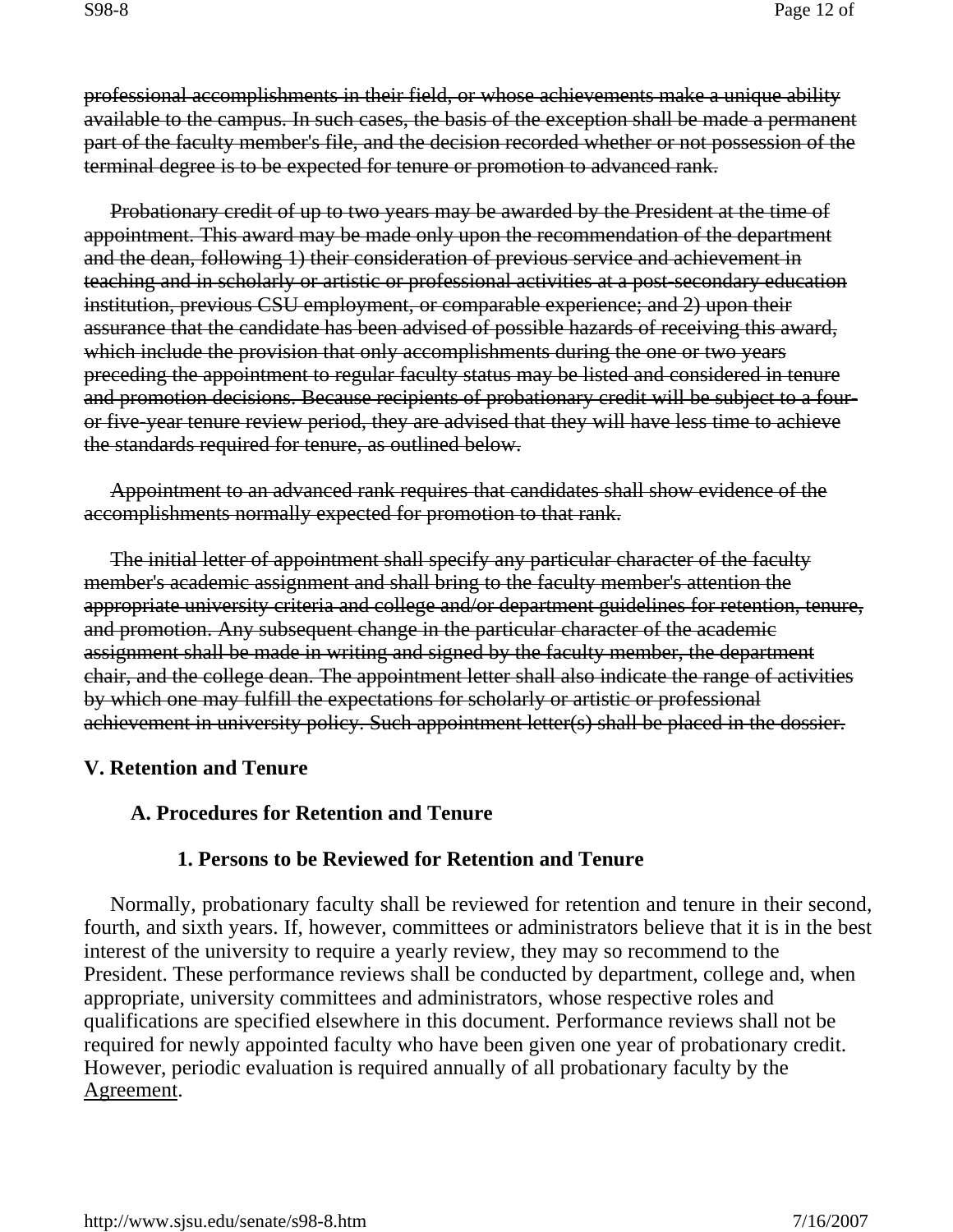Second-year probationary faculty shall be notified of the President's decision regarding retention by February 15. Other probationary faculty shall be notified of the President's decision by June 1; if terminated, third-through-sixth-year probationary faculty shall receive a terminal year appointment.

#### **University ARTP**

#### **S98-8 Page 8**

During the years in which reviews are not conducted for retention or tenure (normally, the first, third, and fifth probationary years), department committees (constituted pursuant to Section III.A.1, above), department chairs, and college deans shall consider an annual summary of achievements prepared by the faculty member, evaluations of teaching, and any previous evaluations and recommendations by committees and administrators. Copies of their observations and suggestions shall be given to the faculty member; the original evaluation shall be placed in the official Personnel Action File, and copies included in subsequent years' dossiers.

A tenure decision should normally be made in a faculty member's sixth probationary year. The probationary period may be extended for an additional year under circumstances specified in the Agreement. Tenure may be awarded earlier than the sixth year in the case of faculty members with 1) exceptional effectiveness in academic assignment at San Jose State University and 2) significant scholarly or artistic or professional achievements at San Jos\* State University or other institutions of higher education. Documentation of achievements during the one or two years preceding the probationary period shall not be included in the dossier except for faculty who are awarded probationary credit upon appointment to probationary status. However, all important scholarly and professional accomplishments should be listed in a comprehensive vita.

#### **2. Departmental/School/Division Procedures**

a. The department chair or school or division director shall inform in writing faculty members who are to be reviewed of the nature of materials required by the retention and tenure committee and the date by which these materials must be received for the committee's consideration. Candidates shall be responsible for preparing their dossiers. It is the responsibility of the chair to ensure that a detailed description of the academic assignment of the faculty member for the period under review be placed in the dossier at least one week before the submission date of the dossier, in order to establish a frame of reference for evaluation of the candidate by persons from outside the department. The faculty member may attach a response to this statement, before the closing date; any such response shall also be included in the dossier. It shall be the primary responsibility of the faculty member under review to gather the necessary evidence and to prepare an index to the material placed in the dossier. That index shall be placed in the faculty member's permanent personnel file at the close of the year's deliberations, to provide an accurate record of all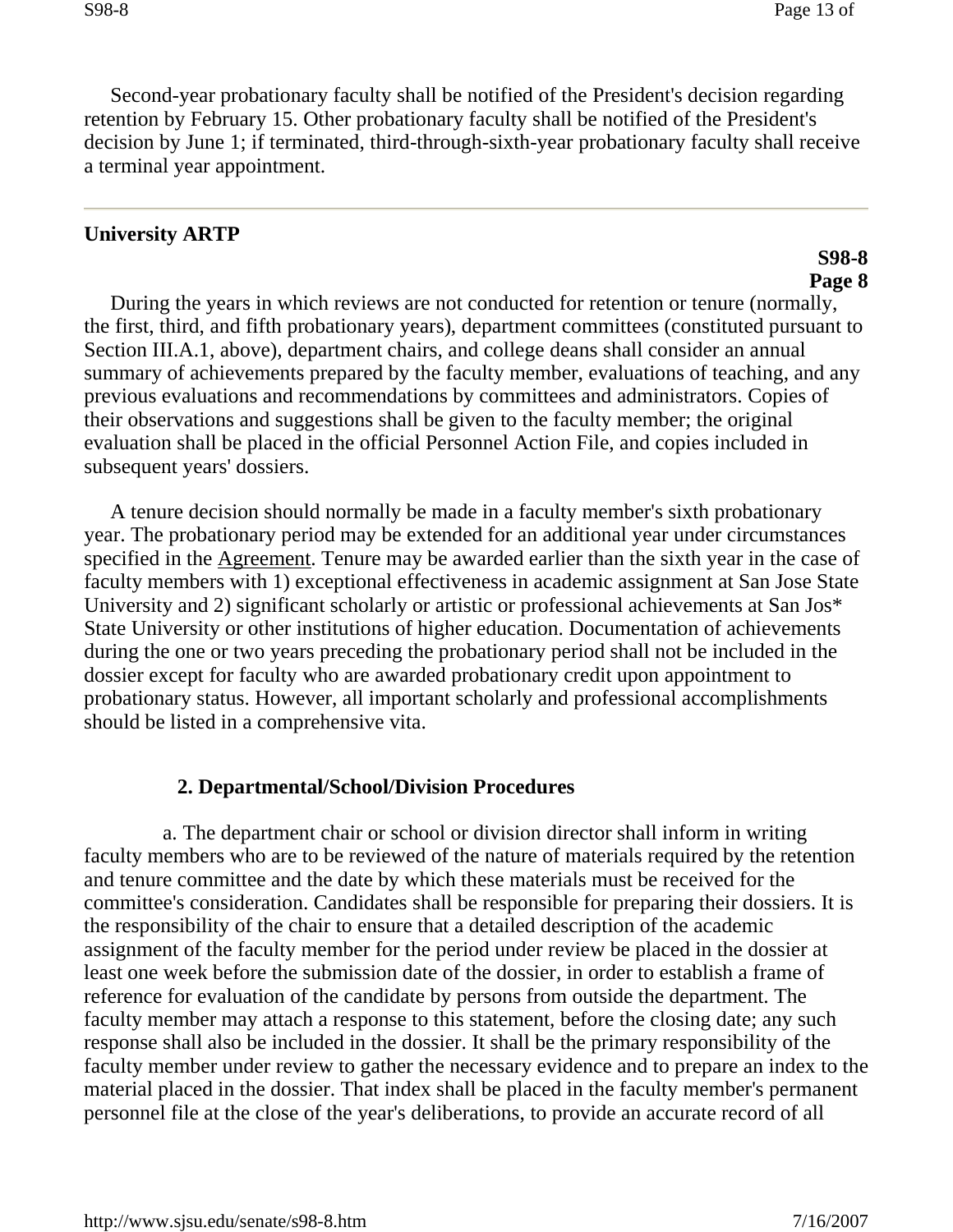materials reviewed. During the period that the dossier is open, it is the responsibility of the chair to ensure that the evidence necessary for a full and fair evaluation is contained in the dossier.

Recommendations and statements of reasons from previous years' committees and administrators shall be considered by the department retention and tenure committee and, if requested by either the candidate or the committee, discussed with the candidate. These past recommendations and statements of reasons, and the President's letters, shall go forward with the dossiers.

b. The department chair shall schedule the retention and tenure committee, which shall elect its own chair. The vote of the committee shall be recorded. A member of the committee shall be selected to write the evaluation of the faculty member for the committee, which shall be forwarded with the committee's recommendation to the college committee.

c. The chair shall write separate recommendations unless he/she has served as a duly elected member of the department retention and tenure committee. Such recommendations shall be forwarded to the college level along with the recommendations of the department committee and any responses to the departmental level recommendation(s) supplied by the faculty member.

d. Faculty members shall indicate that they have read the recommendations of the department retention and tenure committee and the department chair (if such a separate recommendation is submitted). If they disagree with the recommendation of the departmental committee or the recommendation of the department chair, they shall have the right to respond to or rebut in writing those recommendations within seven calendar days after receiving the recommendations. Responses or rebuttals should be addressed to the college committee but should be delivered to the department office for placement in dossiers. Faculty members may also request a meeting be held to discuss the

# **University ARTP**

#### **S98-8 Page 9**

recommendations within seven days after receipt of the recommendations. Dossiers shall be forwarded to the next level no earlier than the eighth day after faculty unit members have been notified of the recommendations made. Responses or rebuttals received within the seven-day limit must accompany the dossiers.

# **3. College Procedures**

a. The college retention, tenure, and promotion committee shall be composed of tenured full professors from departments within the college or< if augmentation is required, from related disciplines outside the college, and shall be elected by the probationary and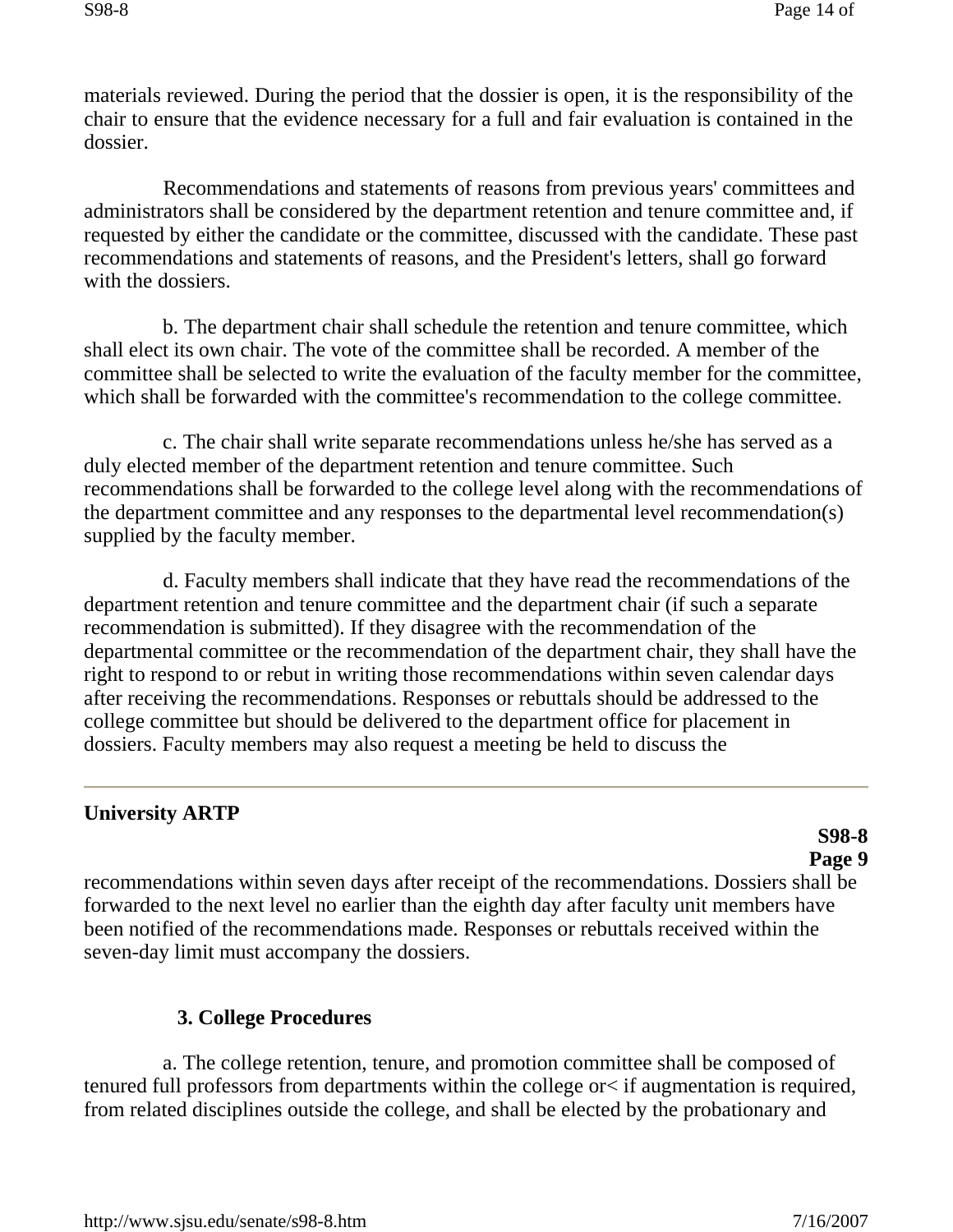tenured faculty unit employees of each department. Each college shall determine the number to be elected from each department and the minimum size required for department representation on the college committee. Department chairs and faculty serving on a college committee may not serve on a departmental committee in that college or on the university committee. The college committee shall elect its own chair and prepare its own report.

b> The college dean shall schedule the college retention, tenure, and promotion committee. The dean or his/her designee may meet with the committee as a non-voting member only if invited to do so.

c. The college dean shall write an evaluation of and recommendation for the faculty member under review.

d. Department representatives on the college retention, tenure, and promotion committee may participate in the deliberations and vote on all faculty under review including those from their department.

e. The recommendation of the college retention, tenure, and promotion committee, a statement of reasons for its recommendation and the recommendation and evaluation of the dean shall be included in the dossier, and a copy sent to the candidate and to the department chair and committee. The committee and/or the dean must thoroughly explain in writing any disagreement with the recommendation of the department committee.

f. A faculty member shall have seven calendar days after notification of the college level recommendations in which to respond to or rebut those recommendations in writing. Responses or rebuttals should be addressed via the college dean to the next level of review (i.e., either to the University Retention and Tenure Committee or the President) but should be delivered to the college office for placement in dossiers. A faculty member may also request a meeting be held to discuss with the college dean the recommendations within seven days after notification. Dossiers shall be forwarded to the next level on the eighth day after notification, accompanied by any response or rebuttal materials.

# **4. University Committee Procedures**

a. The University Retention and Tenure Committee shall consist of one tenured full professor from each college with more than 25 FTE/F. No member of a department or college retention, tenure, or promotion committee shall serve concurrently on the university committee. The members of the committee shall serve for two-year, staggered terms, and the committee shall elect its chair.

The members of the university committee will be elected by the probationary and tenured faculty unit employees from each college with more than 25 FTE/F. Each department in the college shall be informed of the pending selection and shall nominate one person. The Provost or his/her designee shall meet with the college retention, tenure, and promotion committee, which will select three of those nominated to place before the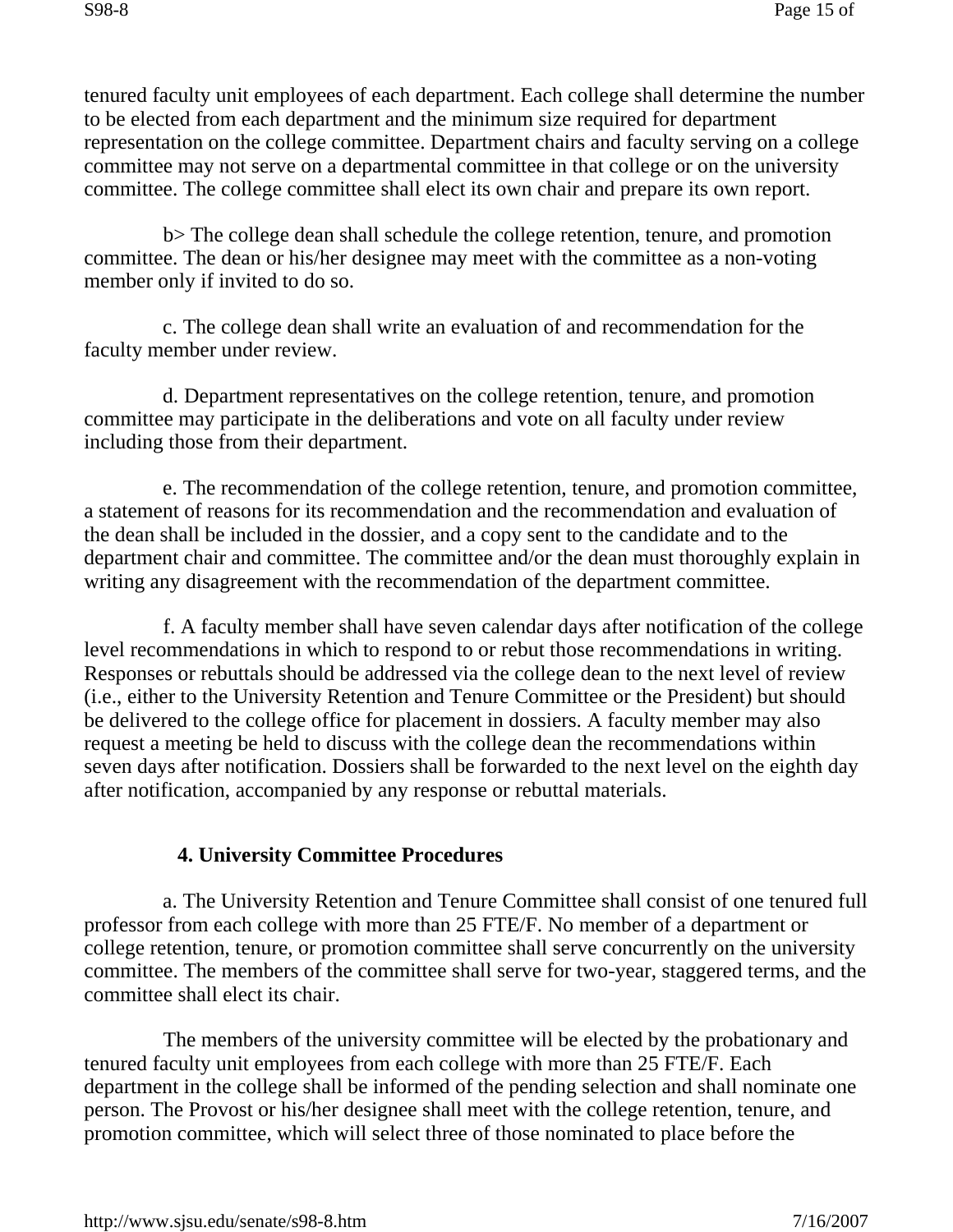electorate of each college. No one elected may serve as a member of a department or college retention, tenure, or promotion committee.

b. The Associate Vice President for Faculty Affairs shall schedule the university committee. He/she may meet with the committee only if invited to do so.

### **University ARTP**

# **S98-8 Page 10**

c. The university committee shall review the dossiers of all fourth and sixth year probationary faculty and of all other probationary faculty who were recommended for tenure or for special third- or fifth-year retention review by the department, college, or dean.

d. The recommendation of the University Retention and Tenure Committee, and a statement of reasons for its recommendation, shall be included in the dossier, and copies sent to the candidate, the college dean and committee, and the department chair and committee.

e. The Associate Vice President for Faculty Affairs may make a recommendation in any case reviewed by the university committee, and that recommendation shall be made in writing and included in the dossier, with a copy sent to the candidate, the college dean and committee, and the department chair and committee. When the recommendation is contrary to the recommendation of the university committee, a statement of reasons shall also be given in writing.

f. The affected faculty member shall have the right to respond to or rebut the university-level recommendations in writing to the President within seven days after notification of the recommendations. (Responses or rebuttals should be delivered to the Office of the Associate Vice President for Faculty Affairs, for placement in dossiers.) The faculty member may also request a meeting to be held to discuss the recommendations within seven days after notification. Dossiers shall be forwarded to the President via the Office of the Associate Vice President for Faculty Affairs no earlier than the eighth day after faculty unit members have been notified of the recommendations made. Responses or rebuttals received within the seven calendar day limit must accompany the dossiers.

g. The President shall notify the candidate in writing, giving the reasons for the decision. A copy of the decision shall be given to the faculty member and all review levels and shall be placed in the personnel file. h. When the presidential action is not consistent with the recommendation of the university committee, the President shall meet with the committee to discuss the reasons for the action.

# **B. Standards for Retention and Tenure Decisions**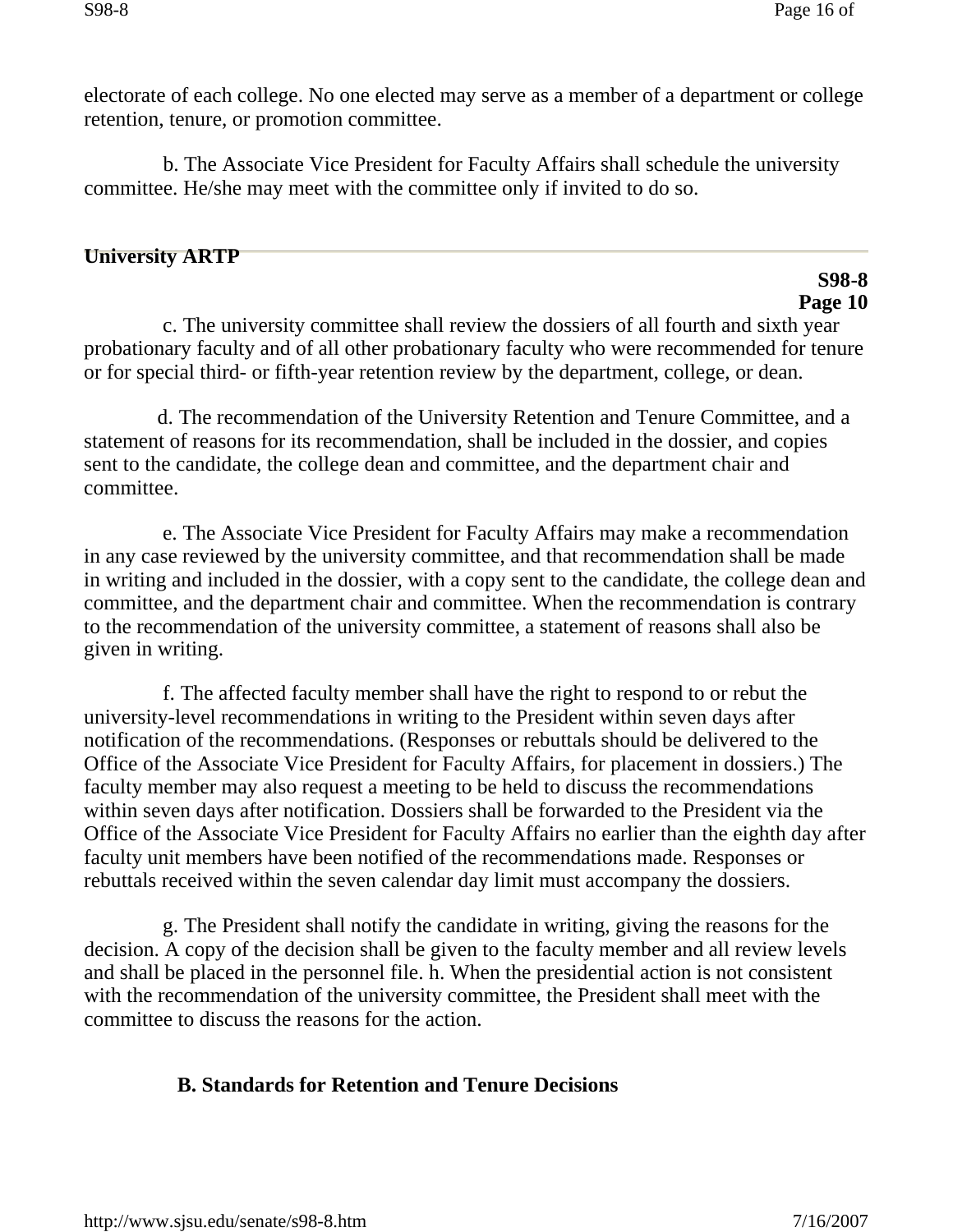#### **1. Retention**

The review process should be rigorous throughout the probationary period. It is expected that a candidate show increasing effectiveness in teaching, or consistent effectiveness in the case of individuals whose teaching is fully satisfactory from the start. Faculty members should not be retained if their performance in teaching and in the other aspects of their academic assignment is not sufficient to warrant a reasonable expectation that tenure will be granted at the end of the probationary period. Retention committees should in their recommendations indicate whether faculty progress is sufficient to warrant a reasonable expectation that tenure will be granted at the end of the probationary period. Throughout the probationary period, personnel committees at all levels should be aware of the existence of any narrative statements or faculty professional development or probationary plans that the candidate may have established according to departmental or college guidelines.

#### **2. Tenure**

The tenure decision is perhaps the most important decision the university must make with respect to its faculty since, in effect, it represents a mutual commitment shared by the faculty member and the university which may entail many years of service on the part of the faculty member. The award of tenure brings with it the right to continued permanent employment as a faculty member unless terminated according to the provisions of the Agreement. The granting of tenure is not solely a reward for services performed during the probationary years, but also represents an explicit expectation that a faculty member will continue to be a valued colleague, a good teacher and an active scholar, artist or leader in his or her profession, and a contributor to the university's mission, including collegial governance of the University. Accordingly, tenure decisions should be based upon thorough review of faculty members during their probationary years. In cases where probationary credit has been given for previous service in the one or two years for which such credit was granted, the achievements in teaching and in scholarly or

#### **University ARTP**

**S98-8 Page 11** 

artistic or professional activities that led to such credit shall be evaluated. All prior experience should be listed in a comprehensive vita. Tenure should be granted only to individuals whose record of teaching and contributions to their profession indicates a commitment to ongoing activity and professional achievement of high quality and the potential to earn promotion to higher rank.

A tenure decision should normally be made in a faculty member's sixth probationary year. The probationary period may be extended for an additional year under circumstances specified in the Agreement, Section 13.7.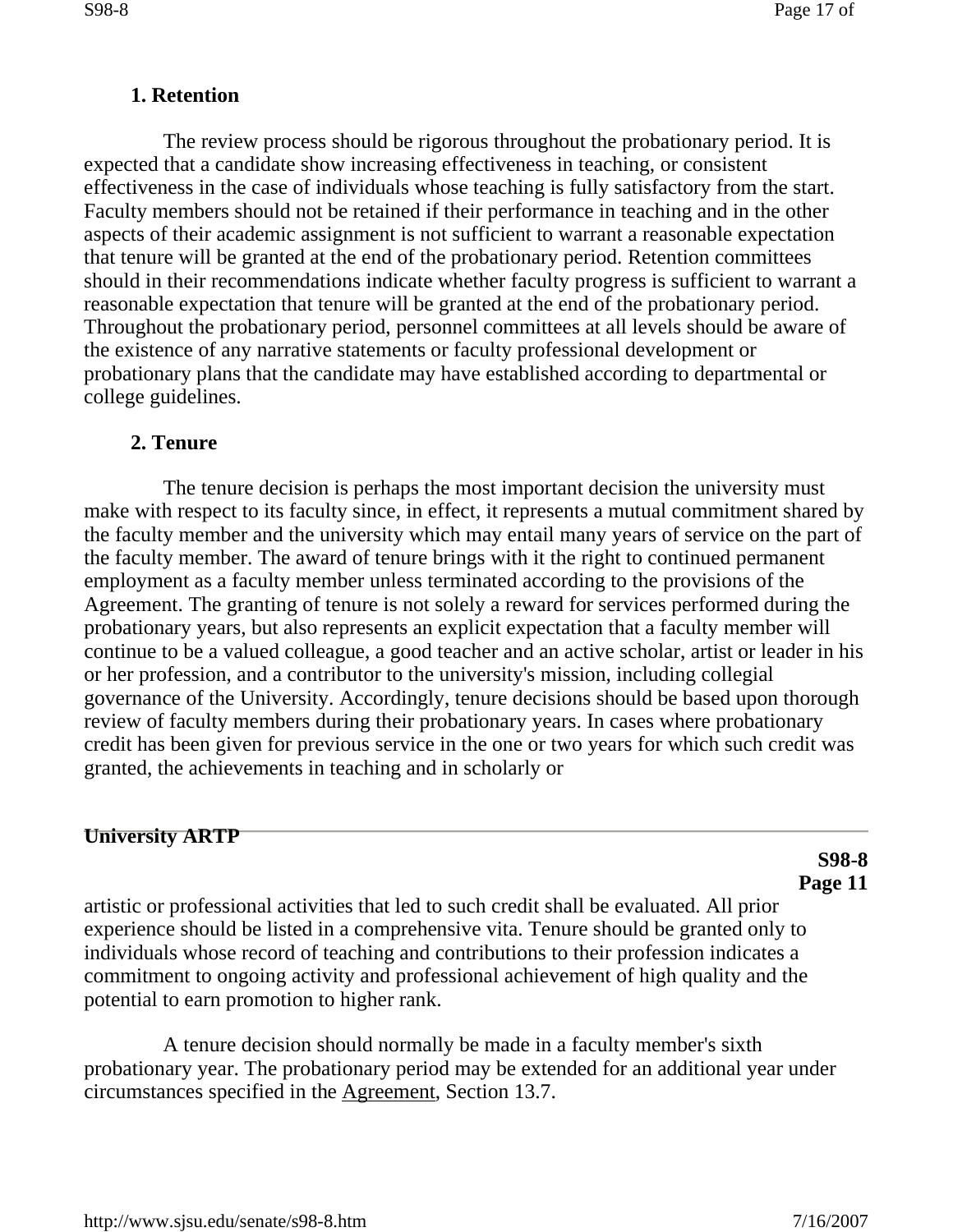Tenure may be awarded earlier than the sixth year in the case of faculty members with significant scholarly, artistic or professional achievements and excellence in teaching. Faculty members may request an early consideration for tenure based on having already achieved the levels of achievement required for the award of tenure.

In extraordinary cases, when a candidate for appointment has already earned tenure and promotion to the rank of full professor at another college or university, or has otherwise demonstrated achievements in the areas of teaching and scholarly, artistic, or professional activity conclusively indicating that university standards for tenure and promotion to the rank of full professor have been met, the "President may award tenure to any individual, including one whose appointment and assignment is in an administrative position, at the time of appointment. Appointments with tenure shall be made only after an evaluation and recommendation by the appropriate department" (Agreement, Section 13.16).

The award of tenure requires more than potential or promise. It requires:

a. Possession of the required terminal degree, unless an exception to this requirement had been granted and noted at the time of appointment as provided above.

b. Demonstrated effectiveness in academic assignment, above all in teaching. Tenure should not be granted without evidence of good, solid performance in the variety of the courses taught during the probationary years.

c. Contributions to the candidate's discipline or professional community. Scholarly or artistic or professional contributions should be of good quality and evidence both the commitment to and the potential for continued development and accomplishment throughout the candidate's career.

d. The promise of significant contribution to the university's mission, including the collegial governance of the university.

# **VI. Promotion**

#### **A. Procedures for Promotion Decisions**

Procedures for promotion will be the same as for retention and tenure with the following exceptions:

# **1. Timing of Promotion Decisions:**

Most probationary faculty members shall be considered for promotion to associate professor at the same time they are considered for tenure. Tenured faculty members shall normally be reviewed for promotion after completing four years in rank or upon reaching the maximum salary for a given rank/classification unless they request, in writing, not to be so reviewed. Upon application, a faculty member with an extraordinary record of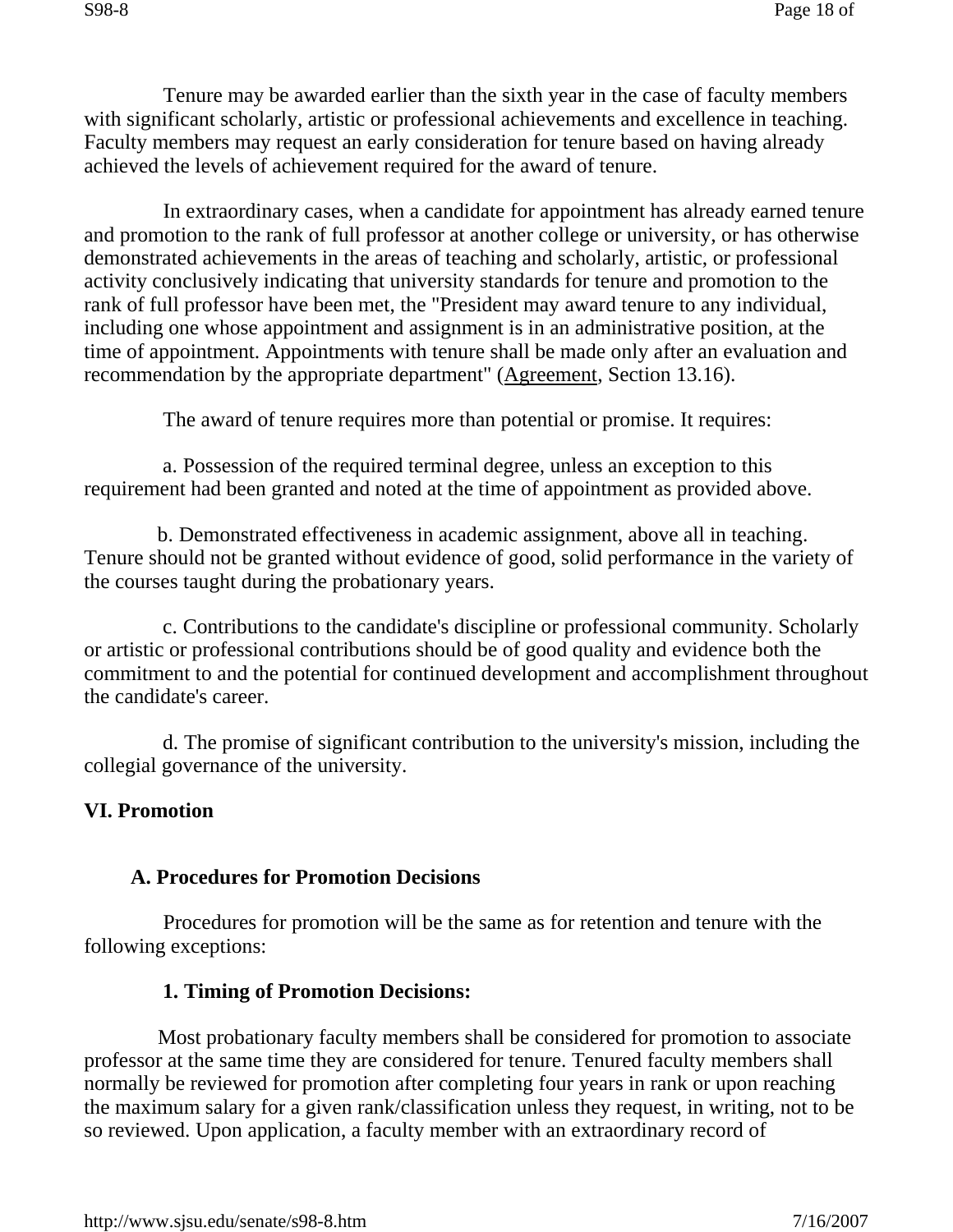accomplishments in rank may be promoted having spent four or fewer years in rank.

# **2. Committee Membership**

No faculty member shall participate in promotion deliberations about colleagues of equal or higher rank. A department chair who has not achieved the rank of full professor shall not be a member of the departmental promotion committee but shall write a separate evaluation as department chair.

**University ARTP** 

**S98-8 Page 12** 

# **3. Levels of Review**

The review of candidates for promotion will be limited to department and college levels only, with their recommendations forwarded to the President.

# **4. Recommendations -- Previous Years**

Recommendations or decisions and statements of reasons made by committees and administrators in previous evaluations during the period under review shall be included in dossiers.

# **5. Recommendations**

Recommendations shall be as follows: a. Recommended b. Not Recommended.

# **6. Ranking**

The department and college committees may rank all recommended candidates and the individual's ranking shall be included in each dossier.

# **7. Responses or Rebuttals**

Unless a faculty member requests that the dossier not be forwarded, all dossiers shall be forwarded to the President via the Office of the Associate Vice President for Faculty Affairs. Dossiers shall be forwarded no earlier than the eighth day after faculty members have been notified of the recommendation. Responses or rebuttals filed within the seven calendar days limit shall accompany the dossiers.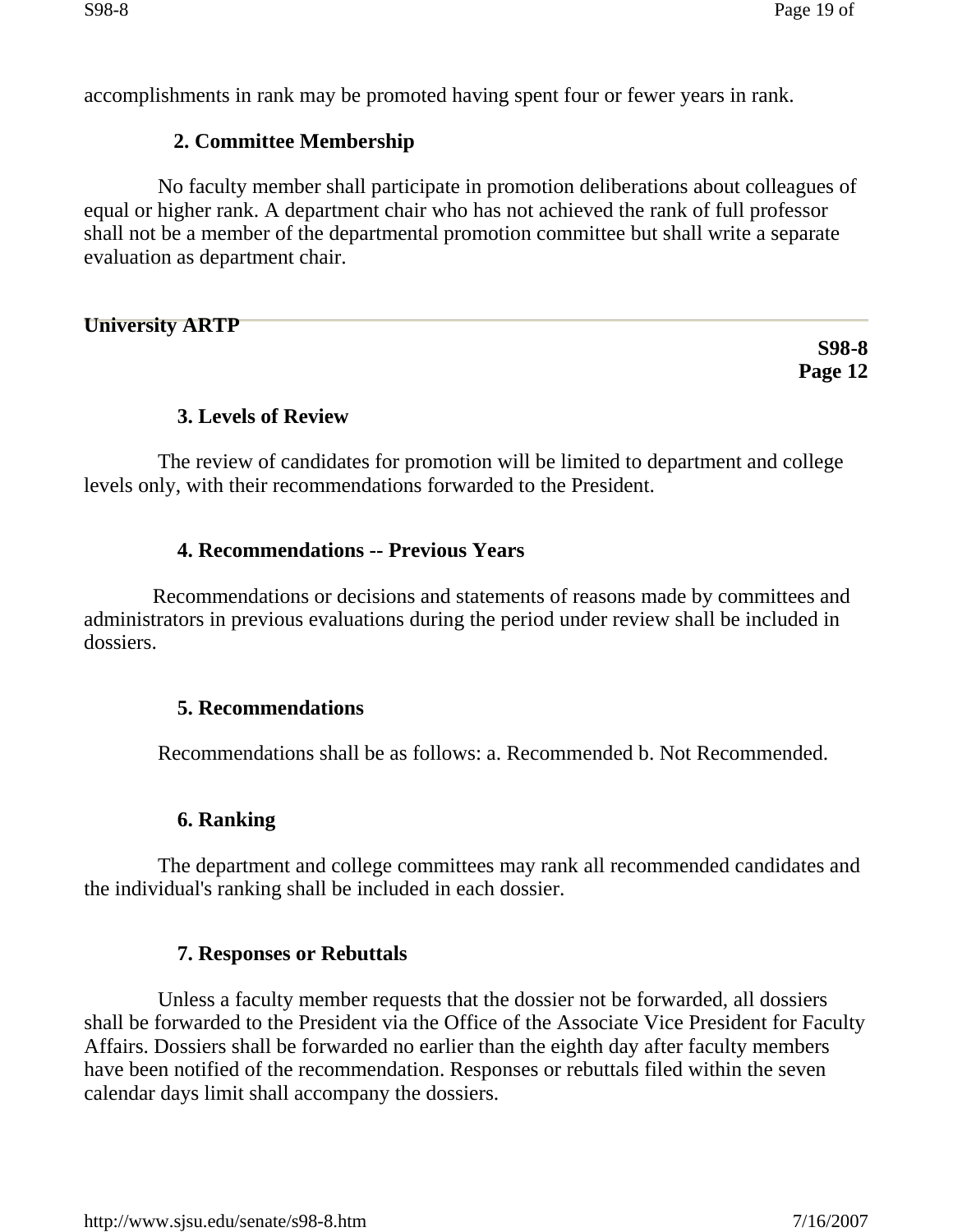### **8. Presidential Decision:**

The President shall notify the candidate in writing, giving reasons for any unfavorable decision, by June 1. The reasons given should indicate the area or areas in which the candidate's efforts, performance, or accomplishments should be strengthened. A copy of the presidential decision and the statement of reasons shall be provided to the faculty member and to all levels of review.

### **9. Denial of Promotion:**

At the conclusion of the process, faculty members denied promotion shall be apprised, by the department chair or an appropriate administrator, of their strengths and weaknesses, and advised of what they might do to improve their chances for promotion in the future.

### **B. Standards for Promotion Decisions**

### **1. Appointment to Assistant Professor**

The rank of assistant professor shall normally be used for appointment of persons who are just beginning their academic or professional careers.

# **2. Promotion to Associate Professor**

Associate professor is the second highest academic rank, and promotion to it normally requires tenure or the simultaneous award of tenure. The rank of associate professor presupposes that a faculty member has had considerable academic or professional experience and accomplishments during the probationary period. Promotion to associate professor requires a well-established, consistent pattern of good teaching and general effectiveness in academic assignment which normally should include contributions to collegial governance. Normally, a candidate for promotion to associate professor is

# **University ARTP**

**S98-8 Page 13** 

expected to have contributed to the effectiveness of the department and/or college through curriculum development, advising, committee work or other appropriate service. In addition, there should be evidence that scholarly or artistic or professional activity is a continuing part of a faculty member's professional life. Although promotion to associate professor does not require the extent of scholarly or artistic or professional contributions expected for the rank